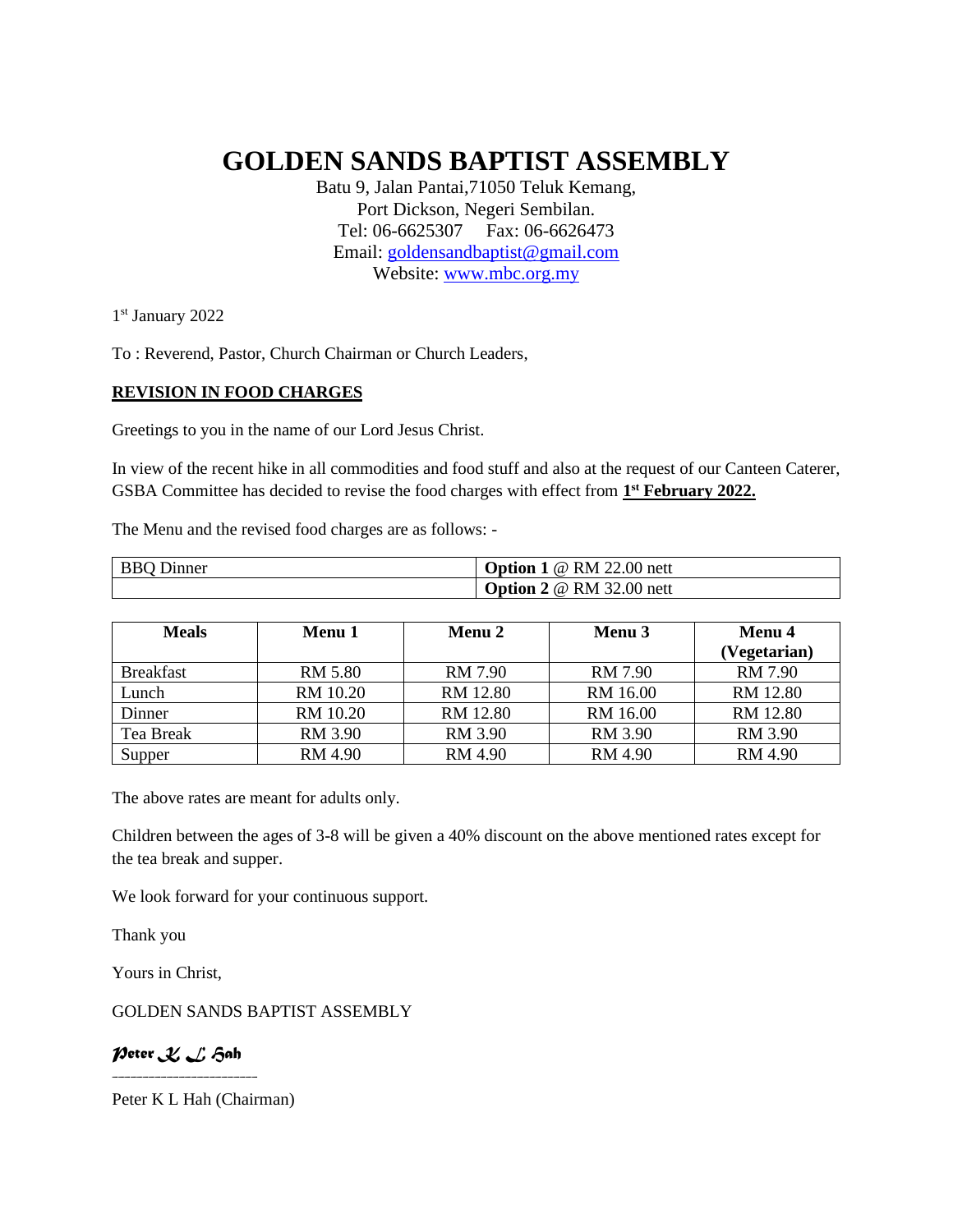## SPECIAL MEALS PACKAGE - BBQ DINNER GOLDEN SANDS BAPTIST ASSEMBLY

| <b>OPTION 1</b>                    | <b>OPTION 2</b>                     |
|------------------------------------|-------------------------------------|
| <b>MENUA</b>                       | <b>MENUB</b>                        |
|                                    |                                     |
| <b>COLESLAW OR POTATO SALAD</b>    | <b>FRESH GARDEN SALAD</b>           |
|                                    | <b>WITH DRESSING</b>                |
| **********                         | **********                          |
| YANG ZHOU FRIED RICE               | <b>NASI GORENG KAMPUNG</b>          |
| <b>FRIED MEE HOON</b>              | <b>FRIED KUAH TEAW OR MEE HOON</b>  |
| **********                         | **********                          |
| <b>MARINATED CHICKEN</b>           | <b>MARINATED CHICKEN</b>            |
| <b>SAUSAGES</b>                    | <b>GRILL MARINATED FISH / SQUID</b> |
| FISH BALL / SEAFOOD TAUFOO KEBAB / | <b>MARINATED LAMB CHOP</b>          |
| <b>YOUNG CORN</b>                  | <b>SAUSAGES</b>                     |
| **********                         | FISH BALL / SEAFOOD TAUFOO KEBAB /  |
| <b>HOME-MADE CHILI SAUCE /</b>     | <b>YOUNG CORN</b>                   |
| <b>TOMATO SAUCE</b>                | **********                          |
| **********                         | <b>HOME-MADE CHILI SAUCE /</b>      |
| <b>MIXED FRUITS</b>                | <b>TOMATO SAUCE</b>                 |
| **********                         | <b>MINT SAUCE</b>                   |
| <b>CORDIAL DRINKS</b>              | **********                          |
|                                    | <b>MIXED FRUITS</b>                 |
|                                    | **********                          |
|                                    | <b>CORDIAL DRINKS</b>               |
|                                    |                                     |
|                                    |                                     |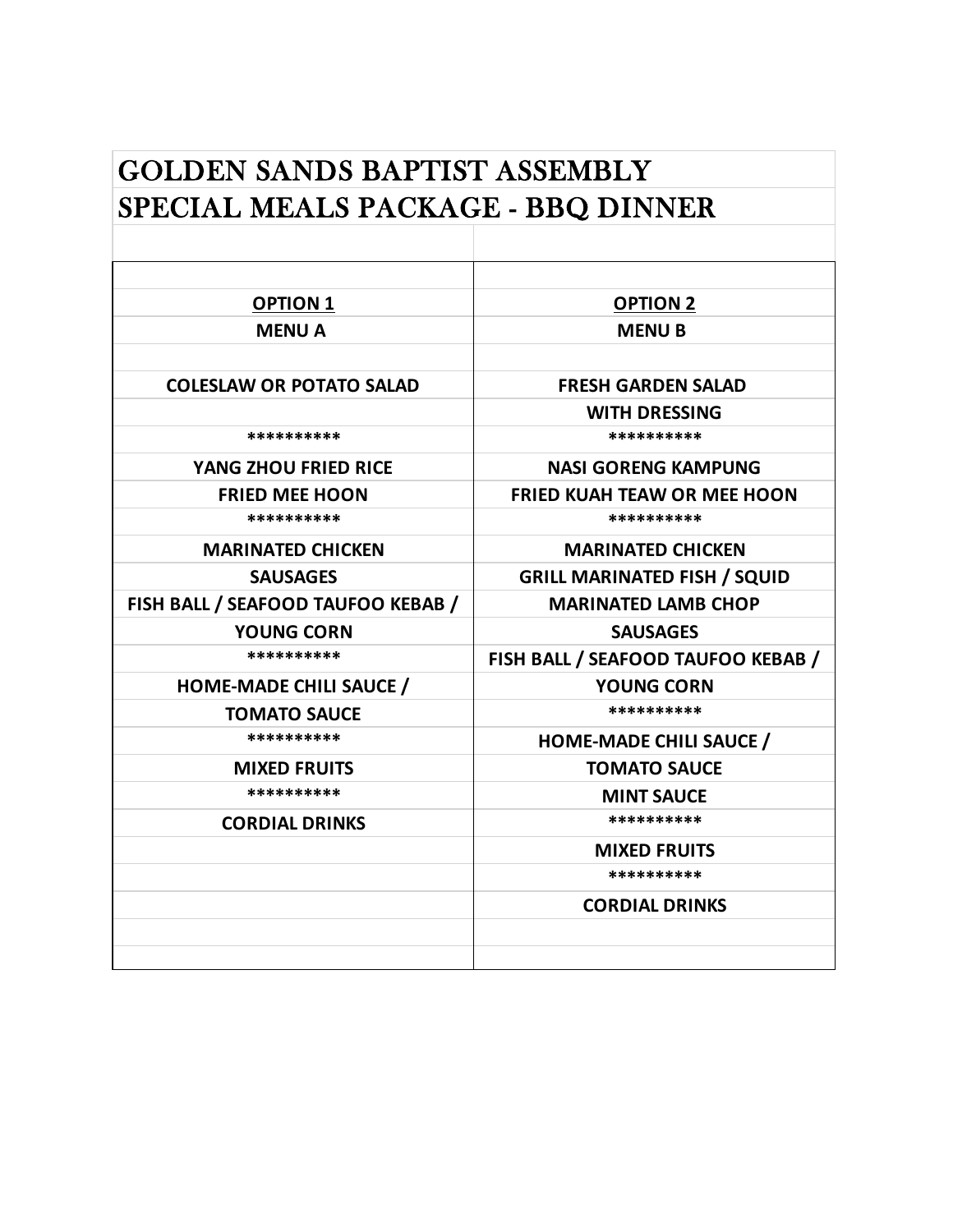| <b>GOLDEN SANDS BAPTIST ASSEMBLY</b> |                             |                                           |                                  |  |
|--------------------------------------|-----------------------------|-------------------------------------------|----------------------------------|--|
| <b>MEALS PACKAGE 1</b>               |                             |                                           |                                  |  |
|                                      |                             |                                           |                                  |  |
| <b>BREAKFAST PKG 1</b>               | <b>BREAKFAST PKG 1</b>      | <b>BREAKFAST PKG 1</b>                    | <b>BREAKFAST PKG 1</b>           |  |
| <b>MENU A (MON/FRI)</b>              | <b>MENU B (TUE/THUR)</b>    | <b>MENU C (WED/SAT)</b>                   | <b>MENU D (SUN)</b>              |  |
|                                      |                             |                                           |                                  |  |
| <b>CHICKEN PORRIDGE</b>              | <b>NASI LEMAK</b>           | <b>FRIED EGGS OR</b>                      | <b>OMELETTE</b>                  |  |
| <b>CHEE CHEONG FUN</b>               | <b>FRIED MEE HOON</b>       | <b>SCRAMBLED EGGS</b>                     | <b>BREAD WT BUTTER &amp; JAM</b> |  |
|                                      | <b>SAMBAL IKAN BILIS</b>    | <b>CHICKEN SAUSAGES</b>                   |                                  |  |
|                                      | <b>BOIL EGGS</b>            | <b>BREAD WITH BUTTER &amp; JAM</b>        |                                  |  |
| **********                           | **********                  | **********                                | **********                       |  |
| <b>NESCAFE &amp; TEA</b>             | <b>NESCAFE &amp; TEA</b>    | <b>NESCAFE &amp; TEA</b>                  | <b>NESCAFE &amp; TEA</b>         |  |
|                                      |                             |                                           |                                  |  |
| <b>LUNCH PKG 1</b>                   | <b>LUNCH PKG 1</b>          | <b>LUNCH PKG 1</b>                        | <b>LUNCH PKG 1</b>               |  |
| <b>MENU A (MON/FRI)</b>              | <b>MENU B (TUE/THUR)</b>    | <b>MENU C (WED/SAT)</b>                   | <b>MENU D (SUN)</b>              |  |
|                                      |                             |                                           |                                  |  |
| <b>STEAMED WHITE RICE</b>            | <b>STEAMED WHITE RICE</b>   | <b>STEAMED WHITE RICE</b>                 | <b>FRIED RICE</b>                |  |
| **********                           | **********                  | **********                                | **********                       |  |
| <b>CURRY CHICKEN</b>                 | <b>FRIED CHICKEN OR</b>     | <b>CHICKEN STEW OR</b>                    | <b>HAINANESE NOODLES</b>         |  |
| FRIED FISH FILLET/ DOLLY FISH        | <b>GINGER ONION PORK</b>    | <b>MINCE PORK WITH BASIL LEAF</b>         | <b>FRIED DICED CHICKEN</b>       |  |
| <b>VEG SALAD</b>                     | <b>FISH WITH BEAN PASTE</b> | <b>FRIED SEAFOOD TOFU</b>                 | <b>WITH GREEN PEPPER</b>         |  |
| <b>FRIED LONG BEAN EGGS</b>          | <b>CHILI AND TOMATO</b>     | <b>FOO YONG EGGS</b>                      | <b>VEGETABLE</b>                 |  |
|                                      | <b>BRAISED TOFU</b>         | <b>VEGETABLE</b>                          | <b>SOUP</b>                      |  |
|                                      | <b>VEGETABLE</b>            |                                           |                                  |  |
| **********                           | **********                  | **********                                | **********                       |  |
| <b>FRUITS</b>                        | <b>FRUITS</b>               | <b>FRUITS</b>                             | <b>FRUITS</b>                    |  |
|                                      |                             |                                           |                                  |  |
| <b>DINNER PKG 1</b>                  | <b>DINNER PKG 1</b>         | <b>DINNER PKG 1</b>                       | <b>DINNER PKG 1</b>              |  |
| <b>MENU A (MON/FRI)</b>              | <b>MENU B (TUE/THUR)</b>    | <b>MENU C (WED/SAT)</b>                   | <b>MENUD (SUN)</b>               |  |
|                                      |                             |                                           |                                  |  |
| <b>STEAMED WHITE RICE</b>            | <b>STEAMED WHITE RICE</b>   | <b>STEAMED WHITE RICE</b>                 | <b>STEAMED WHITE RICE</b>        |  |
| **********                           | **********                  | **********                                | **********                       |  |
| <b>BRAISED CHICKEN WITH</b>          | <b>RENDANG CHICKEN</b>      | <b>ASSAM FISH</b>                         | <b>SWEET &amp; SOUR PORK</b>     |  |
| <b>OYSTER SAUCE</b>                  | YONG TOFU                   | <b>PONGTEH CHICKEN</b>                    | <b>CHICKEN WITH HONEY</b>        |  |
| <b>FRIED FISH WITH SOYA</b>          | <b>SEAFOOD ROLL</b>         | <b>MINCE MEAT WITH TOFU</b>               | <b>PICKLED GINGER</b>            |  |
| <b>SAUCE AND GARLIC</b>              | <b>VEGETABLE</b>            | <b>VEGETABLE</b>                          | <b>STEAMED SOFT TOFU</b>         |  |
| THAI STYLE TOFU                      |                             |                                           | <b>VEGETABLE</b>                 |  |
| <b>VEGETABLE</b>                     |                             |                                           |                                  |  |
| **********                           | **********                  | **********                                | **********                       |  |
| <b>FRUITS</b>                        | <b>FRUITS</b>               | <b>FRUITS</b>                             | <b>FRUITS</b>                    |  |
|                                      |                             |                                           |                                  |  |
| AM/PM TEA BREAK AT CHEF'S CHOICE OF  |                             | SUPPER AT CHEF'S CHOICE OF                |                                  |  |
| KUIH/ CAKE/ BISCUIT/ SANDWICHES      |                             | <b>GREEN BEAN/ RED BEAN/ PULUT HITAM/</b> |                                  |  |
|                                      |                             |                                           | <b>WHITE FUNGUS OR NOODLES</b>   |  |
| **********                           |                             | **********                                |                                  |  |
| <b>NESCAFE &amp; TEA</b>             |                             | <b>NESCAFE &amp; TEA OR BARLEY</b>        |                                  |  |
|                                      |                             |                                           |                                  |  |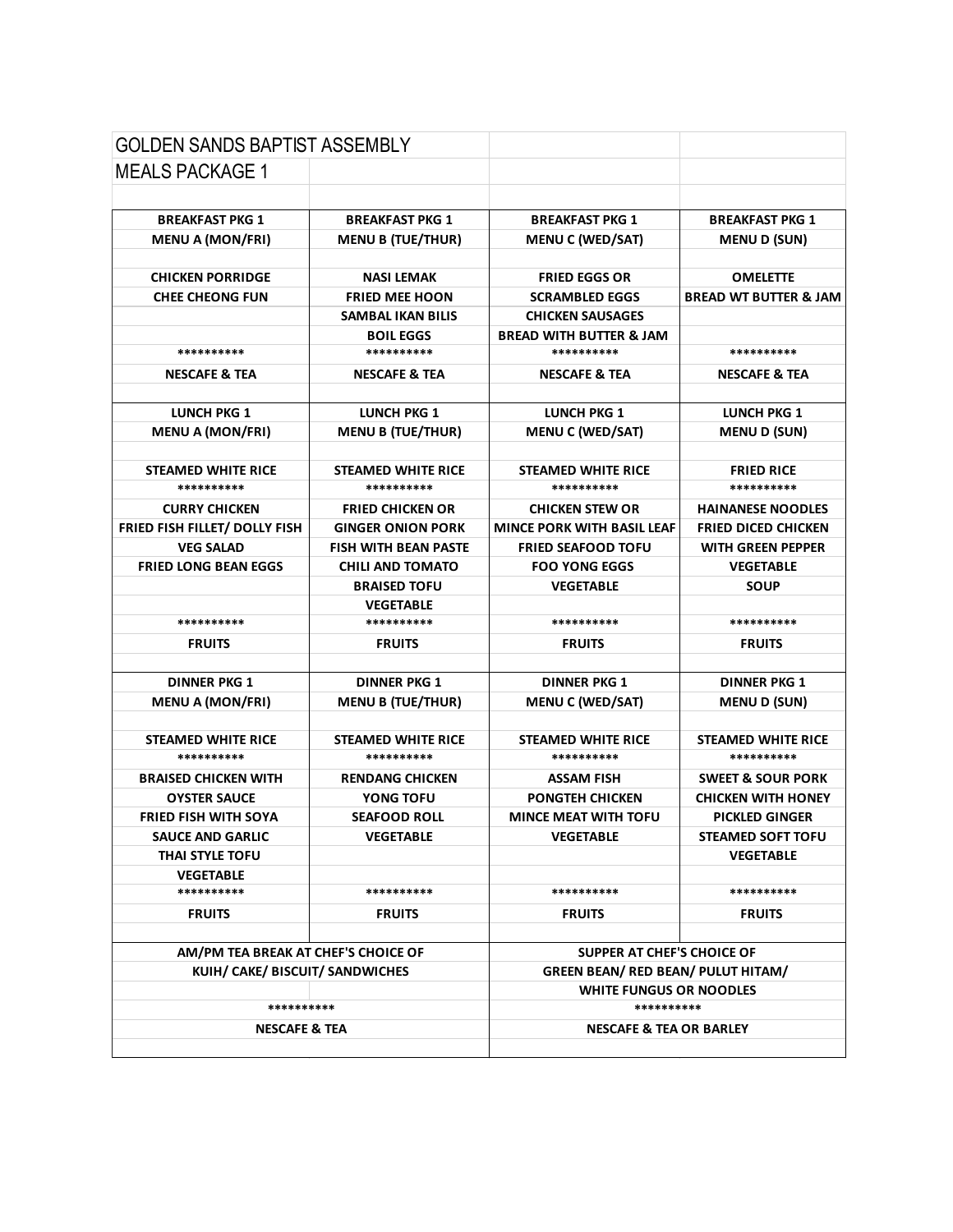| <b>GOLDEN SANDS BAPTIST ASSEMBLY</b>                                   |                                             |                                                                         |                                  |
|------------------------------------------------------------------------|---------------------------------------------|-------------------------------------------------------------------------|----------------------------------|
| <b>MEALS PACKAGE 2</b>                                                 |                                             |                                                                         |                                  |
|                                                                        |                                             |                                                                         |                                  |
| <b>BREAKFAST PKG 2</b>                                                 | <b>BREAKFAST PKG 2</b>                      | <b>BREAKFAST PKG 2</b>                                                  | <b>BREAKFAST PKG 2</b>           |
| <b>MENU A (MON/FRI)</b>                                                | <b>MENU B (TUE/THUR)</b>                    | <b>MENU C (WED/SAT)</b>                                                 | <b>MENU D (SUN)</b>              |
|                                                                        |                                             |                                                                         |                                  |
| <b>CHICKEN PORRIDGE</b>                                                | <b>NASI LEMAK</b>                           | <b>FRIED EGGS OR</b>                                                    | <b>OMELETTE</b>                  |
| <b>CHEE CHEONG FUN</b>                                                 | <b>FRIED MEE HOON</b>                       | <b>SCRAMBLED EGGS</b>                                                   | <b>SAUSAGES</b>                  |
| YAM / PUMPKIN CAKE                                                     | <b>SAMBAL IKAN BILIS</b>                    | <b>CHICKEN SAUSAGES</b>                                                 | <b>BAKED BEAN</b>                |
| <b>BREAD WT BUTTER &amp; JAM</b>                                       | <b>BOIL EGGS</b>                            | <b>LUNCHEON MEAT OR HAM</b>                                             | <b>BREAD WT BUTTER &amp; JAM</b> |
|                                                                        | <b>NUGGETS</b>                              | <b>BREAD WT BUTTER &amp; JAM</b>                                        |                                  |
|                                                                        | <b>BREAD WT BUTTER &amp; JAM</b>            |                                                                         |                                  |
| **********                                                             | **********                                  | **********                                                              | **********                       |
| <b>NESCAFE &amp; TEA</b>                                               | <b>NESCAFE &amp; TEA</b>                    | <b>NESCAFE &amp; TEA</b>                                                | <b>NESCAFE &amp; TEA</b>         |
|                                                                        |                                             |                                                                         |                                  |
| <b>LUNCH PKG 2</b>                                                     | <b>LUNCH PKG 2</b>                          | <b>LUNCH PKG 2</b>                                                      | <b>LUNCH PKG 2</b>               |
| <b>MENU A (MON/FRI)</b>                                                | <b>MENU B (TUE/THUR)</b>                    | <b>MENU C (WED/SAT)</b>                                                 | <b>MENU D (SUN)</b>              |
|                                                                        |                                             |                                                                         |                                  |
| <b>STEAMED WHITE RICE</b>                                              | <b>STEAMED WHITE RICE</b>                   | <b>STEAMED WHITE RICE</b>                                               | <b>FRIED RICE</b>                |
| **********                                                             | **********                                  | **********                                                              | **********                       |
| <b>CURRY CHICKEN</b>                                                   | <b>FRIED CHICKEN OR</b>                     | <b>CHICKEN STEW OR</b>                                                  | <b>HAINANESE NOODLES</b>         |
| FRIED FISH FILLET/ DOLLY FISH                                          | <b>GINGER ONION PORK</b>                    | <b>MINCE PORK WT BASIL LEAF</b>                                         | <b>FRIED DICED CHICKEN</b>       |
| <b>VEG SALAD</b>                                                       | <b>FISH WITH BEAN PASTE</b>                 | <b>ED SEAFOOD TOFU</b>                                                  | <b>WT GREEN PEPPER</b>           |
| <b>FRIED LONG BEAN EGGS</b>                                            | <b>CHILI AND TOMATO</b>                     | <b>FOO YONG EGGS</b>                                                    | <b>VEGETABLE</b>                 |
| <b>GARLIC SPINACH</b>                                                  | <b>BRAISED TOFU</b>                         | <b>VEGETABLE</b>                                                        | <b>SOUP</b>                      |
|                                                                        | <b>VEGETABLE</b>                            | <b>MIXED VEGETABLE</b>                                                  | <b>MEAT ROLL</b>                 |
| **********                                                             | <b>MINCE MEAT WT EGGPLANT</b><br>********** | **********                                                              | **********                       |
|                                                                        |                                             |                                                                         |                                  |
| <b>FRUITS</b>                                                          | <b>FRUITS</b>                               | <b>FRUITS</b>                                                           | <b>FRUITS</b>                    |
| <b>DINNER PKG 2</b>                                                    | <b>DINNER PKG 2</b>                         | <b>DINNER PKG 2</b>                                                     | <b>DINNER PKG 2</b>              |
| <b>MENU A (MON/FRI)</b>                                                | <b>MENU B (TUE/THUR)</b>                    | <b>MENU C (WED/SAT)</b>                                                 | <b>MENU D (SUN)</b>              |
|                                                                        |                                             |                                                                         |                                  |
| <b>STEAMED WHITE RICE</b>                                              | STEAMED WHITE RICE                          | <b>STEAMED WHITE RICE</b>                                               | <b>STEAMED WHITE RICE</b>        |
| **********                                                             | **********                                  | **********                                                              | **********                       |
| <b>WATERCRESS SOUP</b>                                                 | <b>FISH BALL SOUP</b>                       | <b>ABC SOUP</b>                                                         | <b>OLD CUCUMBER SOUP</b>         |
| <b>BRAISED CHICKEN WITH</b>                                            | <b>RENDANG CHICKEN</b>                      | <b>ASSAM FISH</b>                                                       | <b>SWEET &amp; SOUR PORK</b>     |
| <b>OYSTER SAUCE</b>                                                    | YONG TOFU                                   | <b>PONGTEH CHICKEN</b>                                                  | <b>CHICKEN WITH HONEY</b>        |
| <b>FRIED FISH WITH SOYA</b>                                            | <b>SEAFOOD ROLL</b>                         | <b>MINCE MEAT WITH TOFU</b>                                             | <b>PICKLED GINGER</b>            |
| <b>SAUCE AND GARLIC</b>                                                | <b>VEGETABLE</b>                            | <b>VEGETABLE</b>                                                        | <b>STEAM SOFT TOFU</b>           |
| <b>THAI STYLE TOFU</b>                                                 | <b>ONION EGGS</b>                           | <b>STEAM EGGS</b>                                                       | <b>VEGETABLE</b>                 |
| <b>VEGETABLE</b>                                                       |                                             |                                                                         | <b>BABY FRENCH BEAN</b>          |
| OTAK-OTAK                                                              |                                             |                                                                         |                                  |
| **********                                                             | **********                                  | **********                                                              | **********                       |
| <b>FRUITS</b>                                                          | <b>FRUITS</b>                               | <b>FRUITS</b>                                                           | <b>FRUITS</b>                    |
|                                                                        |                                             |                                                                         |                                  |
| AM/PM TEA BREAK AT CHEF'S CHOICE OF<br>KUIH/ CAKE/ BISCUIT/ SANDWICHES |                                             | SUPPER AT CHEF'S CHOICE OF<br><b>GREEN BEAN/ RED BEAN/ PULUT HITAM/</b> |                                  |
|                                                                        |                                             |                                                                         |                                  |
| **********                                                             |                                             | WHITE FUNGUS OR NOODLES<br>**********                                   |                                  |
| <b>NESCAFE &amp; TEA</b>                                               |                                             | <b>NESCAFE &amp; TEA OR BARLEY</b>                                      |                                  |
|                                                                        |                                             |                                                                         |                                  |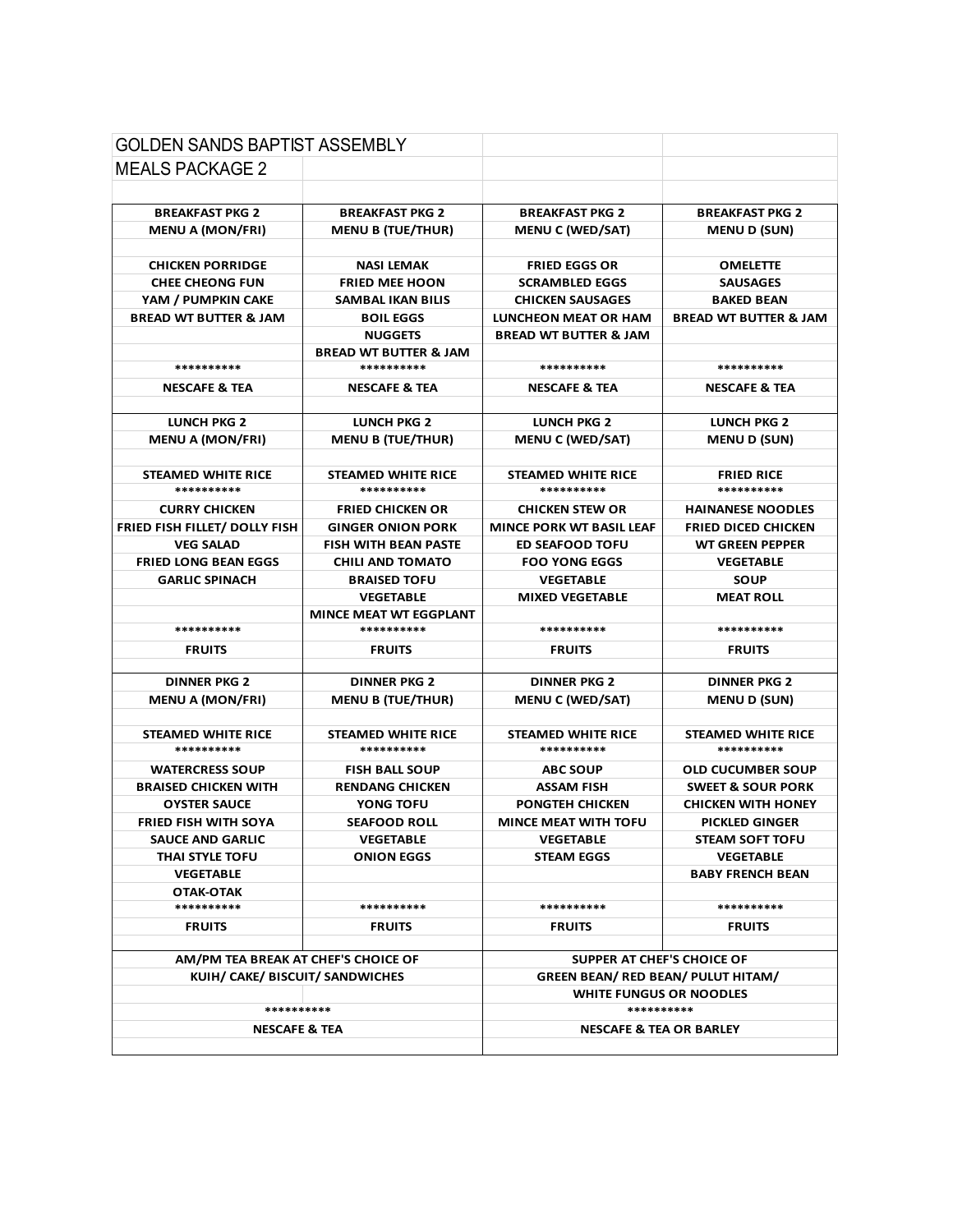| <b>GOLDEN SANDS BAPTIST ASSEMBLY</b> |                                             |                                                   |                                           |
|--------------------------------------|---------------------------------------------|---------------------------------------------------|-------------------------------------------|
| <b>MEALS PACKAGE 3</b>               |                                             |                                                   |                                           |
|                                      |                                             |                                                   |                                           |
| <b>BREAKFAST PKG 3</b>               | <b>BREAKFAST PKG 3</b>                      |                                                   | <b>BREAKFAST PKG 3</b>                    |
| <b>MENU A (MON/FRI)</b>              | <b>MENU B (TUE/THUR)</b>                    | <b>BREAKFAST PKG 3</b><br><b>MENU C (WED/SAT)</b> | <b>MENU D (SUN)</b>                       |
|                                      |                                             |                                                   |                                           |
| <b>CHICKEN PORRIDGE</b>              | <b>NASI LEMAK</b>                           | <b>FRIED EGGS OR</b>                              | <b>OMELETTE</b>                           |
| <b>CHEE CHEONG FUN</b>               | <b>FRIED MEE HOON</b>                       | <b>SCRAMBLED EGGS</b>                             | <b>SAUSAGES</b>                           |
| YAM / PUMPKIN CAKE                   | <b>SAMBAL IKAN BILIS</b>                    | <b>CHICKEN SAUSAGES</b>                           | <b>BAKED BEAN</b>                         |
| <b>BREAD WT BUTTER &amp; JAM</b>     | <b>BOIL EGGS</b>                            | LUNCHEON MEAT/ HAM                                |                                           |
|                                      | <b>NUGGETS</b>                              |                                                   |                                           |
|                                      | <b>BREAD WT BUTTER &amp; JAM</b>            | <b>BREAD WT BUTTER &amp; JAM</b>                  | <b>BREAD WT BUTTER &amp; JAM</b>          |
| **********                           | **********                                  | **********                                        | **********                                |
| <b>NESCAFE &amp; TEA</b>             | <b>NESCAFE &amp; TEA</b>                    | <b>NESCAFE &amp; TEA</b>                          | <b>NESCAFE &amp; TEA</b>                  |
|                                      |                                             |                                                   |                                           |
| <b>LUNCH PKG 3</b>                   | <b>LUNCH PKG 3</b>                          | <b>LUNCH PKG 3</b>                                | <b>LUNCH PKG 3</b>                        |
| <b>MENU A (MON/FRI)</b>              | <b>MENU B (TUE/THUR)</b>                    | <b>MENU C (WED/SAT)</b>                           | <b>MENU D (SUN)</b>                       |
|                                      |                                             |                                                   |                                           |
| STEAMED WHITE RICE                   | STEAMED WHITE RICE                          | STEAMED WHITE RICE                                | <b>FRIED RICE</b>                         |
| **********                           | **********                                  | **********                                        | **********                                |
| <b>BUTTER/ SALTED EGG PRAWN</b>      | <b>SWEET &amp; SOUR PRAWN</b>               | <b>NESTUM OAT PRAWN</b>                           | <b>OYSTER OR PRAWN EGGS</b>               |
| <b>CURRY CHICKEN</b>                 | <b>FRIED CHICKEN OR GINGER</b>              | <b>CHICKEN STEW OR MINCE</b>                      | <b>HAINANESE NOODLES</b>                  |
| FRIED FISH FILLET/ DOLLY FISH        | <b>SPRING ONION PORK</b>                    | PORK WT BASIL LEAF                                | FRIED DICED CHICKEN WT                    |
| <b>VEG SALAD</b>                     | <b>FISH WT BEAN PASTE</b>                   | <b>FRIED SEAFOOD TOFU</b>                         | <b>GREEN PEPPER</b>                       |
| <b>FRIED LONG BEAN EGGS</b>          | <b>CHILI AND TOMATO</b>                     | <b>FOO YONG EGGS</b>                              | <b>VEGETABLE</b>                          |
| <b>GARLIC SPINACH</b>                | <b>BRAISED TOFU</b>                         | <b>VEGETABLE</b>                                  | <b>SOUP</b>                               |
|                                      | <b>VEGETABLE</b>                            | <b>MIXED VEGETABLE</b>                            | <b>MEAT ROLL</b>                          |
| **********                           | <b>MINCE MEAT WT EGGPLANT</b><br>********** | **********                                        | <b>OYSTER OR PRAWN EGGS</b><br>********** |
|                                      |                                             |                                                   |                                           |
| <b>FRUITS</b>                        | <b>FRUITS</b>                               | <b>FRUITS</b>                                     | <b>FRUITS</b>                             |
| <b>DINNER PKG 3</b>                  | <b>DINNER PKG 3</b>                         | <b>DINNER PKG 3</b>                               | <b>DINNER PKG 3</b>                       |
| <b>MENU A (MON/FRI)</b>              | <b>MENU B (TUE/THUR)</b>                    | <b>MENU C (WED/SAT)</b>                           | <b>MENU D (SUN)</b>                       |
|                                      |                                             |                                                   |                                           |
| <b>STEAMED WHITE RICE</b>            | <b>STEAMED WHITE RICE</b>                   | STEAMED WHITE RICE                                | STEAMED WHITE RICE                        |
| **********                           | **********                                  | **********                                        | **********                                |
| <b>WATERCRESS SOUP</b>               | <b>FISH BALL SOUP</b>                       | <b>ABC SOUP</b>                                   | <b>OLD CUCUMBER SOUP</b>                  |
| <b>KUNG PAO LALA</b>                 | THAI STYLE STEAM SOTONG                     | <b>KAM HEONG BAMBOO</b>                           | <b>GINGER &amp; ONION FISH</b>            |
| <b>BRAISED CHICKEN WT</b>            | <b>RENDANG CHICKEN</b>                      | <b>ASSAM FISH</b>                                 | <b>SWEET &amp; SOUR PORK</b>              |
| <b>OYSTER SAUCE</b>                  | YONG TOFU                                   | <b>PONGTEH CHICKEN</b>                            | <b>CHICKEN WT HONEY</b>                   |
| <b>FRIED FISH WT SOYA</b>            | <b>SEAFOOD ROLL</b>                         | <b>MINCE MEAT WT TOFU</b>                         | <b>PICKLED GINGER</b>                     |
| <b>SAUCE AND GARLIC</b>              | <b>VEGETABLE</b>                            | <b>VEGETABLE</b>                                  | <b>STEAM SOFT TOFU</b>                    |
| THAI STYLE TOFU                      | <b>ONION EGGS</b>                           | <b>STEAM EGGS</b>                                 | <b>VEGETABLE</b>                          |
| <b>VEGETABLE</b>                     |                                             |                                                   | <b>BABY FRENCH BEAN</b>                   |
| OTAK-OTAK                            |                                             |                                                   | **********                                |
| **********                           | **********                                  | **********                                        |                                           |
| <b>FRUITS</b>                        | <b>FRUITS</b>                               | <b>FRUITS</b>                                     | <b>FRUITS</b>                             |
|                                      |                                             |                                                   |                                           |
| AM/PM TEA BREAK AT CHEF'S CHOICE OF  |                                             | SUPPER AT CHEF'S CHOICE OF                        |                                           |
| KUIH/ CAKE/ BISCUIT/ SANDWICHES      |                                             | <b>GREEN BEAN/ RED BEAN/ PULUT HITAM/</b>         |                                           |
| **********                           |                                             | <b>WHITE FUNGUS OR NOODLES</b><br>**********      |                                           |
|                                      |                                             |                                                   | <b>NESCAFE &amp; TEA OR BARLEY</b>        |
| <b>NESCAFE &amp; TEA</b>             |                                             |                                                   |                                           |